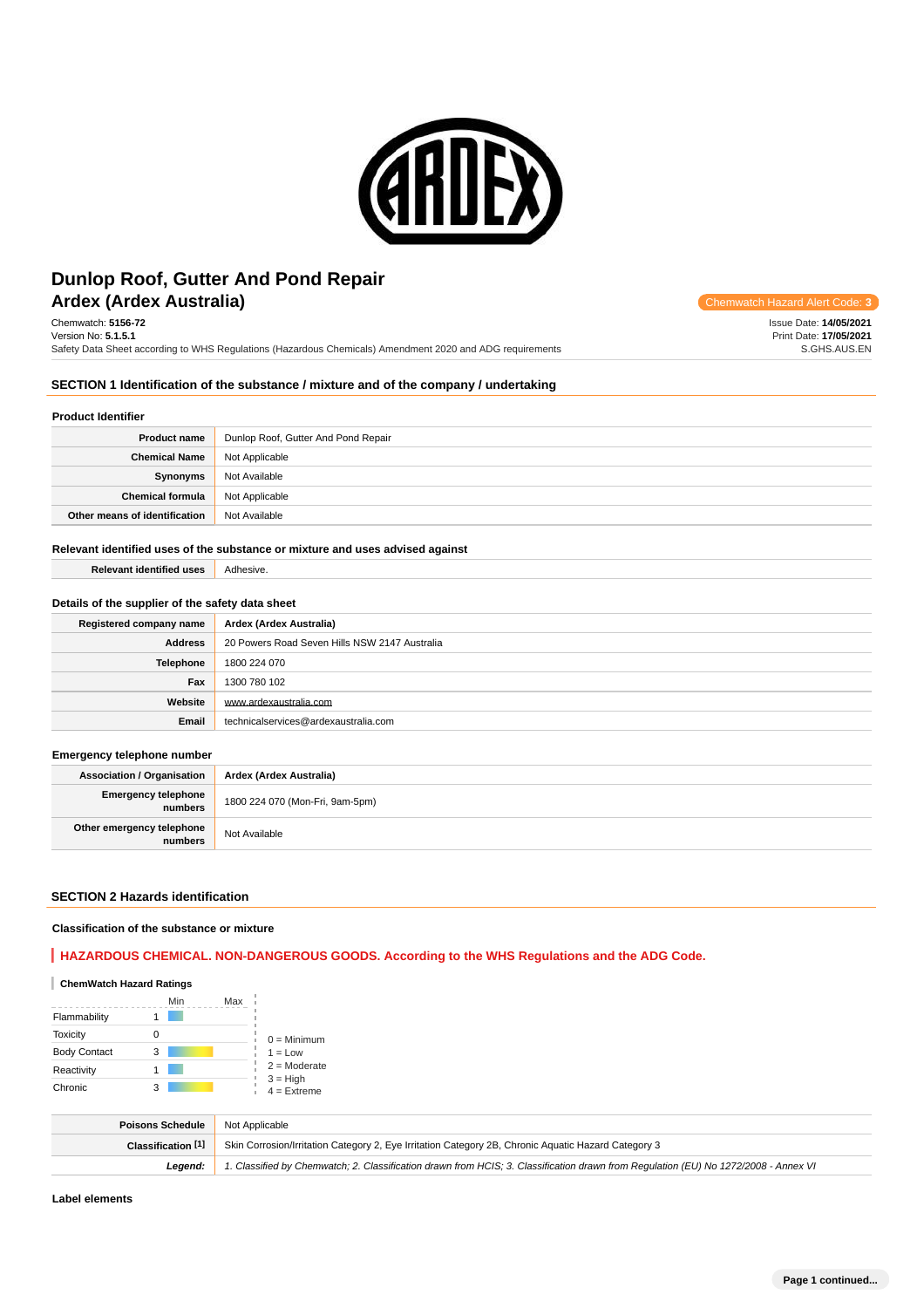| Hazard pictogram(s) |                |
|---------------------|----------------|
|                     |                |
| <b>Signal word</b>  | <b>Warning</b> |

# **Hazard statement(s)**

| H315 | Causes skin irritation.                            |
|------|----------------------------------------------------|
| H320 | Causes eye irritation.                             |
| H412 | Harmful to aquatic life with long lasting effects. |

## **Precautionary statement(s) Prevention**

| P273 | Avoid release to the environment.                                                             |
|------|-----------------------------------------------------------------------------------------------|
| P280 | Wear protective gloves/protective clothing/eye protection/face protection/hearing protection. |

#### **Precautionary statement(s) Response**

| P305+P351+P338 | IF IN EYES: Rinse cautiously with water for several minutes. Remove contact lenses, if present and easy to do. Continue rinsing. |
|----------------|----------------------------------------------------------------------------------------------------------------------------------|
| P337+P313      | If eye irritation persists: Get medical advice/attention.                                                                        |
| P302+P352      | IF ON SKIN: Wash with plenty of water and soap.                                                                                  |
| P332+P313      | If skin irritation occurs: Get medical advice/attention.                                                                         |

# **Precautionary statement(s) Storage**

Not Applicable

## **Precautionary statement(s) Disposal**

**P501** Dispose of contents/container to authorised hazardous or special waste collection point in accordance with any local regulation.

# **SECTION 3 Composition / information on ingredients**

#### **Substances**

See section below for composition of Mixtures

# **Mixtures**

| <b>CAS No</b> | %[weight]                                            | Name                                                                                                                                    |
|---------------|------------------------------------------------------|-----------------------------------------------------------------------------------------------------------------------------------------|
| 13822-56-5    | 1-<3                                                 | 3-aminopropyltrimethoxysilane                                                                                                           |
| Not Available | balance                                              | Ingredients determined not to be hazardous                                                                                              |
| Legend:       | Classification drawn from C&L: * EU IOELVs available | 1. Classified by Chemwatch; 2. Classification drawn from HCIS; 3. Classification drawn from Requlation (EU) No 1272/2008 - Annex VI; 4. |

## **SECTION 4 First aid measures**

#### **Description of first aid measures**

| <b>Eye Contact</b>  | If this product comes in contact with the eyes:<br>Immediately hold eyelids apart and flush the eye continuously with running water.<br>Ensure complete irrigation of the eye by keeping eyelids apart and away from eye and moving the eyelids by occasionally lifting the upper<br>and lower lids.<br>▶ Continue flushing until advised to stop by the Poisons Information Centre or a doctor, or for at least 15 minutes.<br>Transport to hospital or doctor without delay.<br>▶ Removal of contact lenses after an eye injury should only be undertaken by skilled personnel.                                                                                                                                                                                                                                                                                                                                    |
|---------------------|----------------------------------------------------------------------------------------------------------------------------------------------------------------------------------------------------------------------------------------------------------------------------------------------------------------------------------------------------------------------------------------------------------------------------------------------------------------------------------------------------------------------------------------------------------------------------------------------------------------------------------------------------------------------------------------------------------------------------------------------------------------------------------------------------------------------------------------------------------------------------------------------------------------------|
| <b>Skin Contact</b> | If skin or hair contact occurs:<br>Immediately flush body and clothes with large amounts of water, using safety shower if available.<br>• Quickly remove all contaminated clothing, including footwear.<br>▶ Wash skin and hair with running water. Continue flushing with water until advised to stop by the Poisons Information Centre.<br>Transport to hospital, or doctor.                                                                                                                                                                                                                                                                                                                                                                                                                                                                                                                                       |
| Inhalation          | If fumes or combustion products are inhaled remove from contaminated area.<br>Lay patient down. Keep warm and rested.<br>Prostheses such as false teeth, which may block airway, should be removed, where possible, prior to initiating first aid procedures.<br>Apply artificial respiration if not breathing, preferably with a demand valve resuscitator, bag-valve mask device, or pocket mask as trained.<br>Perform CPR if necessary.<br>Transport to hospital, or doctor, without delay.                                                                                                                                                                                                                                                                                                                                                                                                                      |
| Ingestion           | F IF SWALLOWED, REFER FOR MEDICAL ATTENTION, WHERE POSSIBLE, WITHOUT DELAY.<br>For advice, contact a Poisons Information Centre or a doctor.<br>Urgent hospital treatment is likely to be needed.<br>In the mean time, qualified first-aid personnel should treat the patient following observation and employing supportive measures as indicated<br>by the patient's condition.<br>If the services of a medical officer or medical doctor are readily available, the patient should be placed in his/her care and a copy of the SDS<br>should be provided. Further action will be the responsibility of the medical specialist.<br>If medical attention is not available on the worksite or surroundings send the patient to a hospital together with a copy of the SDS.<br>Where medical attention is not immediately available or where the patient is more than 15 minutes from a hospital or unless instructed |
|                     |                                                                                                                                                                                                                                                                                                                                                                                                                                                                                                                                                                                                                                                                                                                                                                                                                                                                                                                      |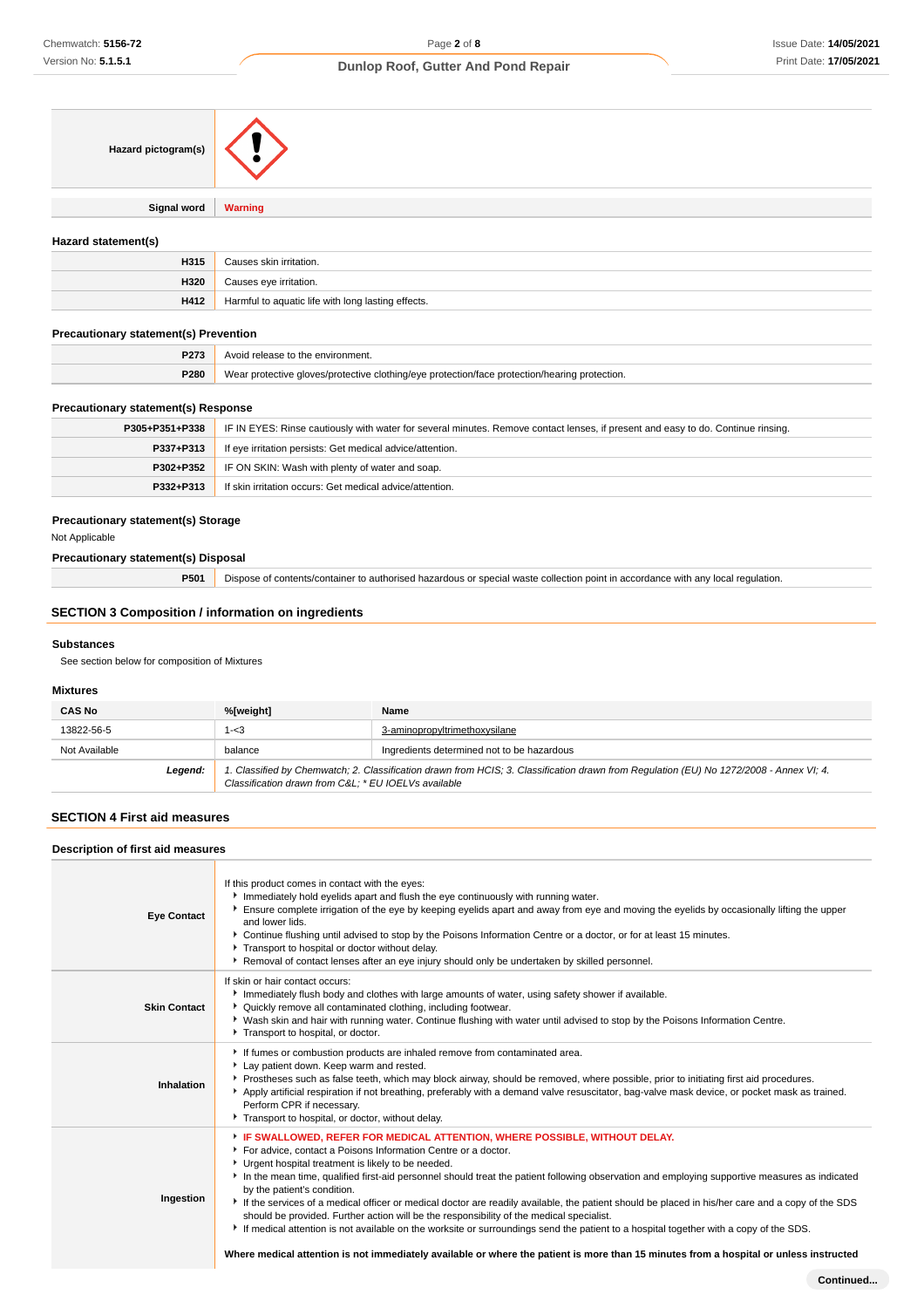**otherwise:** 

**INDUCE** vomiting with fingers down the back of the throat, **ONLY IF CONSCIOUS**. Lean patient forward or place on left side (head-down position, if possible) to maintain open airway and prevent aspiration. **NOTE:** Wear a protective glove when inducing vomiting by mechanical means.

**Indication of any immediate medical attention and special treatment needed** Treat symptomatically.

# **SECTION 5 Firefighting measures**

#### **Extinguishing media**

- Foam.
- **Dry chemical powder.**
- ▶ BCF (where regulations permit).
- Carbon dioxide.

#### **Special hazards arising from the substrate or mixture**

**Fire Incompatibility I** Avoid contamination with oxidising agents i.e. nitrates, oxidising acids, chlorine bleaches, pool chlorine etc. as ignition may result

#### **Advice for firefighters**

| <b>Fire Fighting</b>         | Alert Fire Brigade and tell them location and nature of hazard.<br>• Wear breathing apparatus plus protective gloves.<br>Prevent, by any means available, spillage from entering drains or water courses.<br>▶ Use water delivered as a fine spray to control fire and cool adjacent area.                                                                                                                                                                                                  |
|------------------------------|---------------------------------------------------------------------------------------------------------------------------------------------------------------------------------------------------------------------------------------------------------------------------------------------------------------------------------------------------------------------------------------------------------------------------------------------------------------------------------------------|
| <b>Fire/Explosion Hazard</b> | Combustible.<br>Slight fire hazard when exposed to heat or flame.<br>Heating may cause expansion or decomposition leading to violent rupture of containers.<br>• On combustion, may emit toxic fumes of carbon monoxide (CO).<br>Combustion products include:<br>carbon dioxide (CO2)<br>nitrogen oxides (NOx)<br>silicon dioxide (SiO2)<br>other pyrolysis products typical of burning organic material.<br>May emit poisonous fumes.<br>May emit corrosive fumes.<br>carbon monoxide (CO) |
| <b>HAZCHEM</b>               | Not Applicable                                                                                                                                                                                                                                                                                                                                                                                                                                                                              |
|                              |                                                                                                                                                                                                                                                                                                                                                                                                                                                                                             |

#### **SECTION 6 Accidental release measures**

# **Personal precautions, protective equipment and emergency procedures**

See section 8

# **Environmental precautions**

See section 12

### **Methods and material for containment and cleaning up**

| <b>Minor Spills</b> | ▶ Clean up all spills immediately.<br>Avoid contact with skin and eyes.<br>Wear impervious gloves and safety goggles.<br>Trowel up/scrape up.                                                           |
|---------------------|---------------------------------------------------------------------------------------------------------------------------------------------------------------------------------------------------------|
| <b>Major Spills</b> | Minor hazard.<br>Clear area of personnel.<br>Alert Fire Brigade and tell them location and nature of hazard.<br>Control personal contact with the substance, by using protective equipment as required. |

Personal Protective Equipment advice is contained in Section 8 of the SDS.

# **SECTION 7 Handling and storage**

| Precautions for safe handling |                                                                                                                                                                                                |  |  |
|-------------------------------|------------------------------------------------------------------------------------------------------------------------------------------------------------------------------------------------|--|--|
| Safe handling                 | Avoid all personal contact, including inhalation.<br>▶ Wear protective clothing when risk of exposure occurs.<br>Use in a well-ventilated area.<br>Prevent concentration in hollows and sumps. |  |  |
| Other information             | Store in original containers.<br>Keep containers securely sealed.<br>No smoking, naked lights or ignition sources.<br>Store in a cool, dry, well-ventilated area.                              |  |  |

## **Conditions for safe storage, including any incompatibilities**

|                    | Metal can or drum                           |
|--------------------|---------------------------------------------|
| Suitable container | ▶ Packaging as recommended by manufacturer. |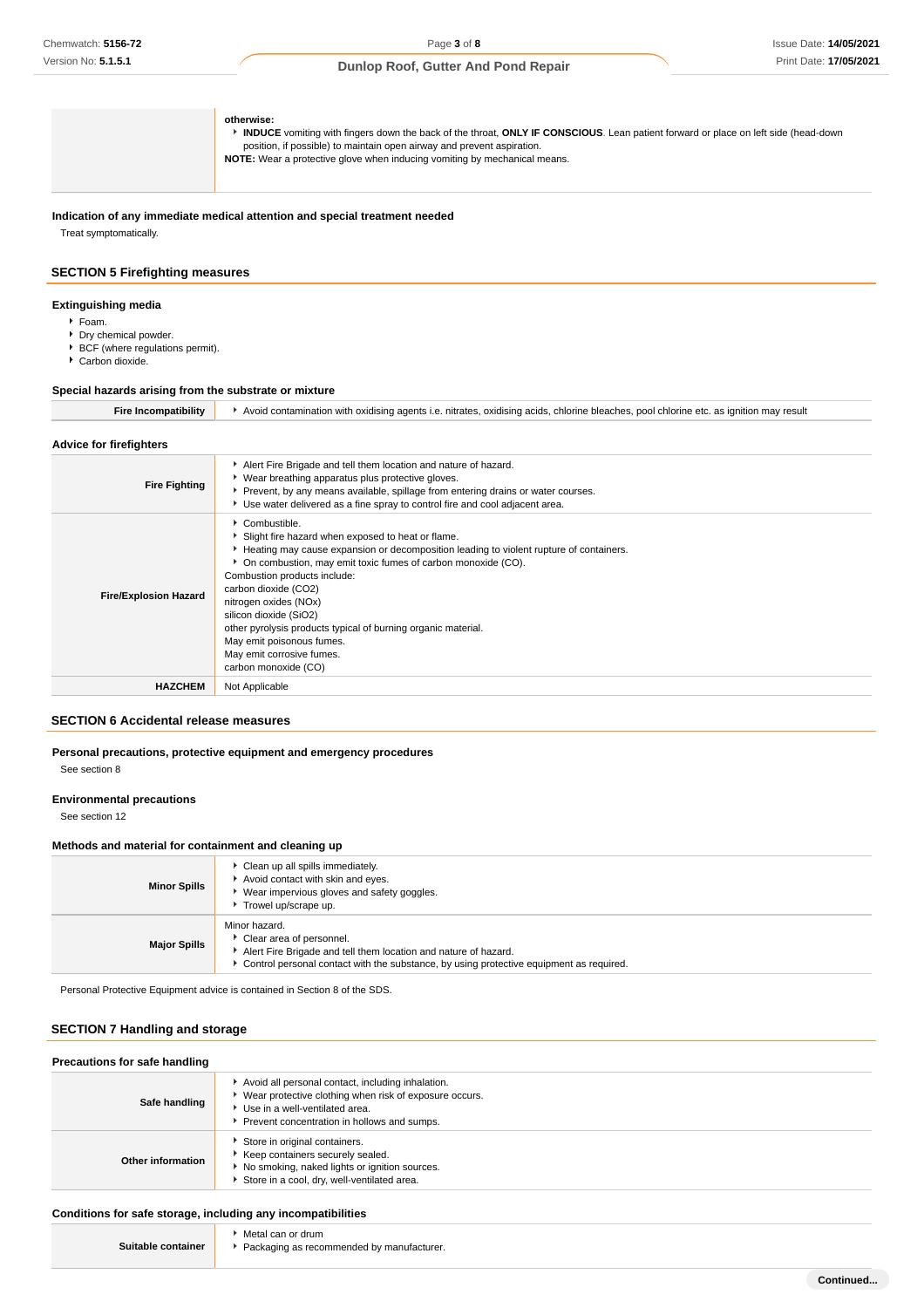|                                                          | Check all containers are clearly labelled and free from leaks.     |  |  |
|----------------------------------------------------------|--------------------------------------------------------------------|--|--|
| Storage incompatibility                                  | Avoid strong acids, bases.<br>Avoid reaction with oxidising agents |  |  |
| <b>SECTION 8 Exposure controls / personal protection</b> |                                                                    |  |  |
| <b>Control parameters</b>                                |                                                                    |  |  |
| <b>Occupational Exposure Limits (OEL)</b>                |                                                                    |  |  |
| <b>INGREDIENT DATA</b>                                   |                                                                    |  |  |
| Not Available                                            |                                                                    |  |  |

**Emergency Limits**

| Ingredient                    | TEEL-1               | TEEL-2    |                     | TEEL-3                  |
|-------------------------------|----------------------|-----------|---------------------|-------------------------|
| 3-aminopropyltrimethoxysilane | $30 \text{ mg/m}$    | 330 mg/m3 |                     | $2,000 \,\mathrm{mg/m}$ |
|                               |                      |           |                     |                         |
| Ingredient                    | <b>Original IDLH</b> |           | <b>Revised IDLH</b> |                         |
| 3-aminopropyltrimethoxysilane | Not Available        |           | Not Available       |                         |

#### **Exposure controls**

| Appropriate engineering<br>controls | Engineering controls are used to remove a hazard or place a barrier between the worker and the hazard. Well-designed engineering controls can<br>be highly effective in protecting workers and will typically be independent of worker interactions to provide this high level of protection.<br>The basic types of engineering controls are:<br>Process controls which involve changing the way a job activity or process is done to reduce the risk.<br>Enclosure and/or isolation of emission source which keeps a selected hazard "physically" away from the worker and ventilation that strategically<br>"adds" and "removes" air in the work environment.                                     |
|-------------------------------------|-----------------------------------------------------------------------------------------------------------------------------------------------------------------------------------------------------------------------------------------------------------------------------------------------------------------------------------------------------------------------------------------------------------------------------------------------------------------------------------------------------------------------------------------------------------------------------------------------------------------------------------------------------------------------------------------------------|
| <b>Personal protection</b>          |                                                                                                                                                                                                                                                                                                                                                                                                                                                                                                                                                                                                                                                                                                     |
| Eye and face protection             | ▶ Safety glasses with unperforated side shields may be used where continuous eye protection is desirable, as in laboratories; spectacles are<br>not sufficient where complete eye protection is needed such as when handling bulk-quantities, where there is a danger of splashing, or if the<br>material may be under pressure.<br>• Chemical goggles whenever there is a danger of the material coming in contact with the eyes; goggles must be properly fitted.<br>Full face shield (20 cm, 8 in minimum) may be required for supplementary but never for primary protection of eyes; these afford face<br>protection.<br>Alternatively a gas mask may replace splash goggles and face shields. |
| <b>Skin protection</b>              | See Hand protection below                                                                                                                                                                                                                                                                                                                                                                                                                                                                                                                                                                                                                                                                           |
| Hands/feet protection               | Elbow length PVC gloves                                                                                                                                                                                                                                                                                                                                                                                                                                                                                                                                                                                                                                                                             |
| <b>Body protection</b>              | See Other protection below                                                                                                                                                                                                                                                                                                                                                                                                                                                                                                                                                                                                                                                                          |
| Other protection                    | Protective overalls, closely fitted at neck and wrist.<br>Eye-wash unit.<br>IN CONFINED SPACES:<br>Non-sparking protective boots<br>Static-free clothing.<br>Ensure availability of lifeline.                                                                                                                                                                                                                                                                                                                                                                                                                                                                                                       |

#### **Respiratory protection**

Cartridge respirators should never be used for emergency ingress or in areas of unknown vapour concentrations or oxygen content.

The wearer must be warned to leave the contaminated area immediately on detecting any odours through the respirator. The odour may indicate that the mask is not functioning properly, that the vapour concentration is too high, or that the mask is not properly fitted. Because of these limitations, only restricted use of cartridge respirators is considered appropriate.

Fartridge performance is affected by humidity. Cartridges should be changed after 2 hr of continuous use unless it is determined that the humidity is less than 75%, in which case, cartridges can be used for 4 hr. Used cartridges should be discarded daily, regardless of the length of time used

# **SECTION 9 Physical and chemical properties**

# **Information on basic physical and chemical properties**

| Appearance                                      | Coloured paste with no odour; does not mix with water. |                                            |                |
|-------------------------------------------------|--------------------------------------------------------|--------------------------------------------|----------------|
|                                                 |                                                        |                                            |                |
| <b>Physical state</b>                           | Non Slump Paste                                        | Relative density (Water = $1$ )            | 1.44           |
| Odour                                           | Not Available                                          | Partition coefficient n-octanol<br>/ water | Not Available  |
| <b>Odour threshold</b>                          | Not Available                                          | Auto-ignition temperature (°C)             | Not Available  |
| pH (as supplied)                                | Not Applicable                                         | <b>Decomposition temperature</b>           | Not Available  |
| Melting point / freezing point<br>(°C)          | Not Available                                          | Viscosity (cSt)                            | Not Available  |
| Initial boiling point and boiling<br>range (°C) | Not Available                                          | Molecular weight (g/mol)                   | Not Applicable |
| Flash point (°C)                                | Not Available                                          | <b>Taste</b>                               | Not Available  |
| <b>Evaporation rate</b>                         | Not Available                                          | <b>Explosive properties</b>                | Not Available  |
| Flammability                                    | Not Available                                          | <b>Oxidising properties</b>                | Not Available  |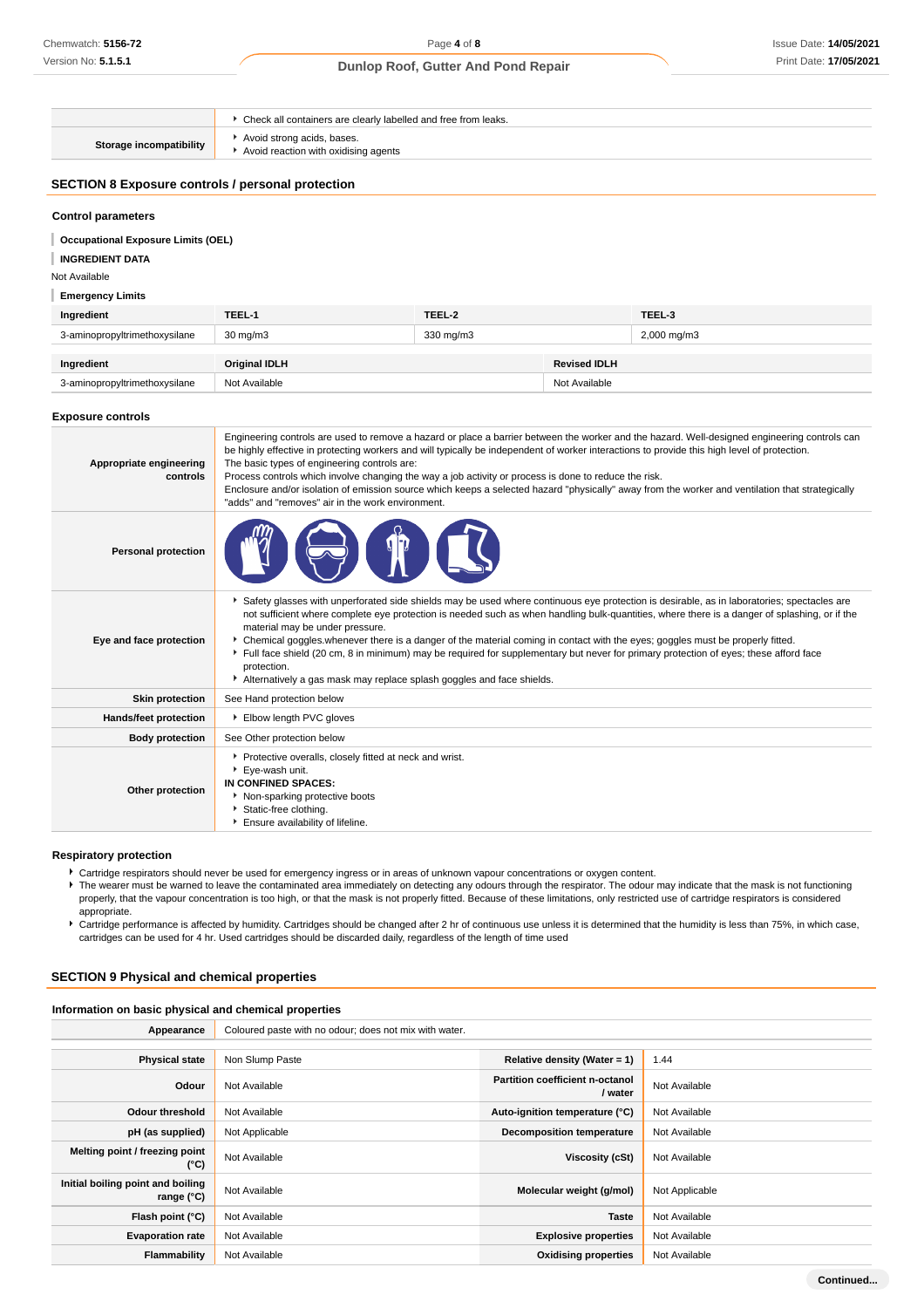| Upper Explosive Limit (%) | Not Available | Surface Tension (dyn/cm or<br>mN/m | Not Available  |
|---------------------------|---------------|------------------------------------|----------------|
| Lower Explosive Limit (%) | Not Available | <b>Volatile Component (%vol)</b>   | Not Available  |
| Vapour pressure (kPa)     | Not Available | <b>Gas group</b>                   | Not Available  |
| Solubility in water       | Immiscible    | pH as a solution (1%)              | Not Applicable |
| Vapour density (Air = 1)  | Not Available | VOC g/L                            | 30.81          |

# **SECTION 10 Stability and reactivity**

| Reactivity                                 | See section 7                                                                                                                        |
|--------------------------------------------|--------------------------------------------------------------------------------------------------------------------------------------|
| <b>Chemical stability</b>                  | • Unstable in the presence of incompatible materials.<br>▶ Product is considered stable.<br>Hazardous polymerisation will not occur. |
| Possibility of hazardous<br>reactions      | See section 7                                                                                                                        |
| <b>Conditions to avoid</b>                 | See section 7                                                                                                                        |
| Incompatible materials                     | See section 7                                                                                                                        |
| <b>Hazardous decomposition</b><br>products | See section 5                                                                                                                        |

# **SECTION 11 Toxicological information**

# **Information on toxicological effects**

| <b>Inhaled</b>      | There is strong evidence to suggest that this material can cause, if inhaled once, very serious, irreversible damage of organs.<br>The material is not thought to produce respiratory irritation (as classified by EC Directives using animal models). Nevertheless inhalation of the<br>material, especially for prolonged periods, may produce respiratory discomfort and occasionally, distress.                                                                                                                                                                                                                                                                                                                                                                               |
|---------------------|-----------------------------------------------------------------------------------------------------------------------------------------------------------------------------------------------------------------------------------------------------------------------------------------------------------------------------------------------------------------------------------------------------------------------------------------------------------------------------------------------------------------------------------------------------------------------------------------------------------------------------------------------------------------------------------------------------------------------------------------------------------------------------------|
| Ingestion           | There is strong evidence to suggest that this material can cause, if swallowed once, very serious, irreversible damage of organs.                                                                                                                                                                                                                                                                                                                                                                                                                                                                                                                                                                                                                                                 |
| <b>Skin Contact</b> | This material can cause inflammation of the skin on contact in some persons.<br>There is strong evidence to suggest that this material, on a single contact with skin, can cause very serious, irreversible damage of organs.<br>The material may accentuate any pre-existing dermatitis condition<br>Open cuts, abraded or irritated skin should not be exposed to this material<br>Entry into the blood-stream, through, for example, cuts, abrasions or lesions, may produce systemic injury with harmful effects. Examine the skin<br>prior to the use of the material and ensure that any external damage is suitably protected.<br>There is strong evidence to suggest that this material, on a single contact with skin, can cause serious, irreversible damage of organs. |
| Eye                 | There is some evidence to suggest that this material can cause eye irritation and damage in some persons.                                                                                                                                                                                                                                                                                                                                                                                                                                                                                                                                                                                                                                                                         |
| Chronic             | Substance accumulation, in the human body, may occur and may cause some concern following repeated or long-term occupational exposure.                                                                                                                                                                                                                                                                                                                                                                                                                                                                                                                                                                                                                                            |
|                     |                                                                                                                                                                                                                                                                                                                                                                                                                                                                                                                                                                                                                                                                                                                                                                                   |

| Dunlop Roof, Gutter And Pond<br>Repair | <b>TOXICITY</b>                                                                                                                                                                                                                 | <b>IRRITATION</b> |  |
|----------------------------------------|---------------------------------------------------------------------------------------------------------------------------------------------------------------------------------------------------------------------------------|-------------------|--|
|                                        | Not Available                                                                                                                                                                                                                   | Not Available     |  |
| 3-aminopropyltrimethoxysilane          | <b>TOXICITY</b>                                                                                                                                                                                                                 | <b>IRRITATION</b> |  |
|                                        | Dermal (rabbit) LD50: 11605.1 mg/kg <sup>[1]</sup>                                                                                                                                                                              | Not Available     |  |
|                                        | Inhalation(Rat) LC50; 64000 ppm4h <sup>[2]</sup>                                                                                                                                                                                |                   |  |
|                                        | Oral(Rat) LD50; 3050.19 mg/kg[1]                                                                                                                                                                                                |                   |  |
| Legend:                                | 1. Value obtained from Europe ECHA Registered Substances - Acute toxicity 2.* Value obtained from manufacturer's SDS. Unless otherwise<br>specified data extracted from RTECS - Register of Toxic Effect of chemical Substances |                   |  |

| 3-AMINOPROPYLTRIMETHOXYSILANE               |   | *Dow Corning MSDS Toray Z-6610 Silane<br>Asthma-like symptoms may continue for months or even years after exposure to the material ends. This may be due to a non-allergic<br>condition known as reactive airways dysfunction syndrome (RADS) which can occur after exposure to high levels of highly irritating<br>compound. Main criteria for diagnosing RADS include the absence of previous airways disease in a non-atopic individual, with sudden<br>onset of persistent asthma-like symptoms within minutes to hours of a documented exposure to the irritant. Other criteria for diagnosis of<br>RADS include a reversible airflow pattern on lung function tests, moderate to severe bronchial hyperreactivity on methacholine<br>challenge testing, and the lack of minimal lymphocytic inflammation, without eosinophilia.<br>Low molecular weight alkoxysilane can cause irreversible lung damage when inhaled at low dose. It is not an obvious skin irritant.<br>However, studies suggest with repeated occupational exposure, methoxysilane may cause damage to the eye and skin as well as<br>cancer. |                                 |                                                                                                                                                                     |
|---------------------------------------------|---|-----------------------------------------------------------------------------------------------------------------------------------------------------------------------------------------------------------------------------------------------------------------------------------------------------------------------------------------------------------------------------------------------------------------------------------------------------------------------------------------------------------------------------------------------------------------------------------------------------------------------------------------------------------------------------------------------------------------------------------------------------------------------------------------------------------------------------------------------------------------------------------------------------------------------------------------------------------------------------------------------------------------------------------------------------------------------------------------------------------------------|---------------------------------|---------------------------------------------------------------------------------------------------------------------------------------------------------------------|
| <b>Acute Toxicity</b>                       | × |                                                                                                                                                                                                                                                                                                                                                                                                                                                                                                                                                                                                                                                                                                                                                                                                                                                                                                                                                                                                                                                                                                                       | Carcinogenicity                 | ×                                                                                                                                                                   |
| <b>Skin Irritation/Corrosion</b>            | ✔ |                                                                                                                                                                                                                                                                                                                                                                                                                                                                                                                                                                                                                                                                                                                                                                                                                                                                                                                                                                                                                                                                                                                       | <b>Reproductivity</b>           | ×                                                                                                                                                                   |
| <b>Serious Eye Damage/Irritation</b>        | ✔ |                                                                                                                                                                                                                                                                                                                                                                                                                                                                                                                                                                                                                                                                                                                                                                                                                                                                                                                                                                                                                                                                                                                       | <b>STOT - Single Exposure</b>   | ×                                                                                                                                                                   |
| <b>Respiratory or Skin</b><br>sensitisation | × |                                                                                                                                                                                                                                                                                                                                                                                                                                                                                                                                                                                                                                                                                                                                                                                                                                                                                                                                                                                                                                                                                                                       | <b>STOT - Repeated Exposure</b> | ×                                                                                                                                                                   |
| <b>Mutagenicity</b>                         | × |                                                                                                                                                                                                                                                                                                                                                                                                                                                                                                                                                                                                                                                                                                                                                                                                                                                                                                                                                                                                                                                                                                                       | <b>Aspiration Hazard</b>        | ×                                                                                                                                                                   |
|                                             |   |                                                                                                                                                                                                                                                                                                                                                                                                                                                                                                                                                                                                                                                                                                                                                                                                                                                                                                                                                                                                                                                                                                                       | Legend:                         | $\blacktriangleright$ - Data either not available or does not fill the criteria for classification<br>$\blacktriangleright$ - Data available to make classification |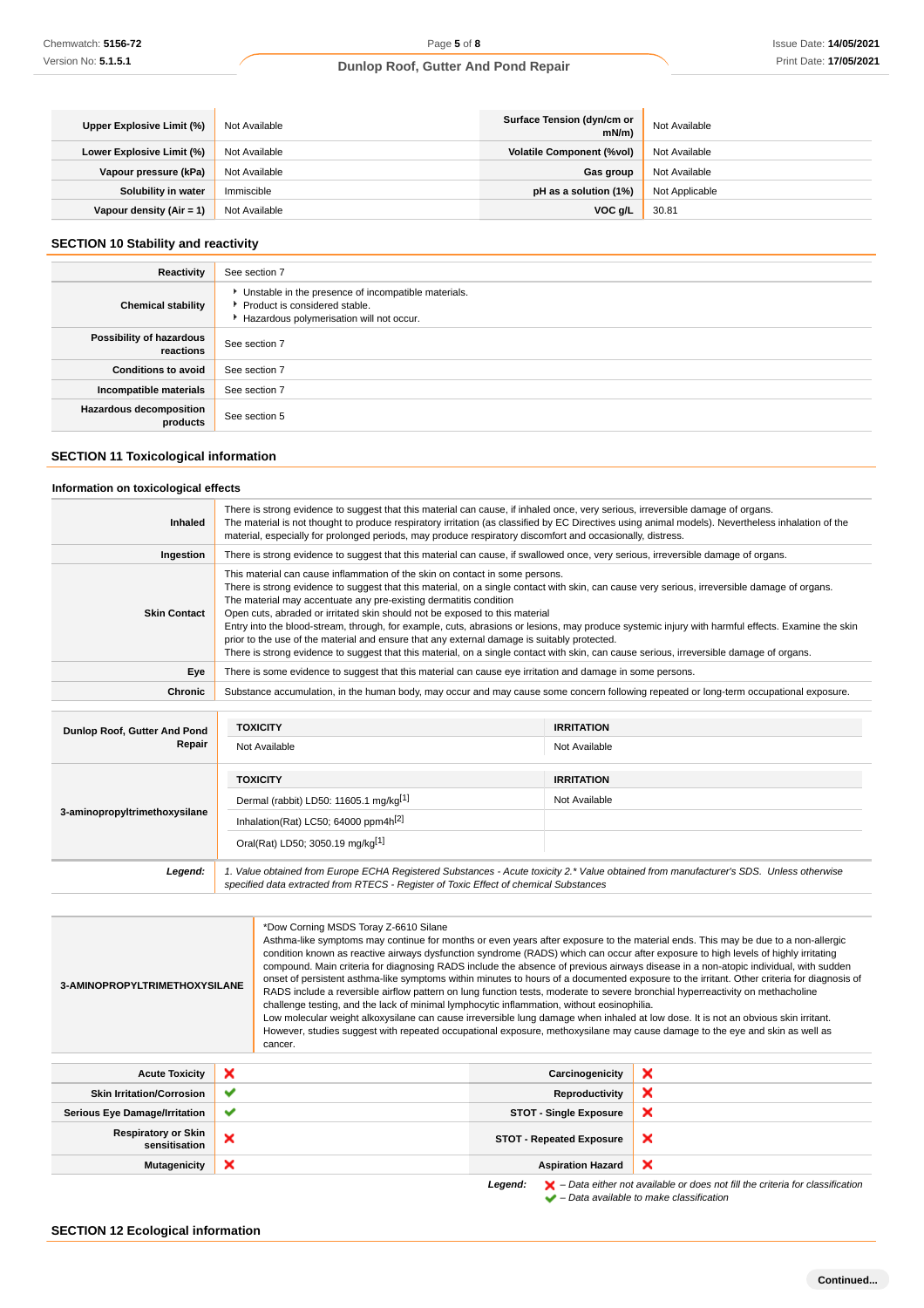**Toxicity**

| Dunlop Roof, Gutter And Pond<br>Repair | Endpoint                                                                                                                                                                                                                                       | <b>Test Duration (hr)</b> | <b>Species</b>                | Value                | <b>Source</b>    |
|----------------------------------------|------------------------------------------------------------------------------------------------------------------------------------------------------------------------------------------------------------------------------------------------|---------------------------|-------------------------------|----------------------|------------------|
|                                        | Not<br>Available                                                                                                                                                                                                                               | Not Available             | Not Available                 | Not<br>Available     | Not<br>Available |
| 3-aminopropyltrimethoxysilane          | Endpoint                                                                                                                                                                                                                                       | <b>Test Duration (hr)</b> | <b>Species</b>                | Value                | Source           |
|                                        | NOEC(ECx)                                                                                                                                                                                                                                      | 72h                       | Algae or other aquatic plants | 1.3 <sub>mq</sub> /I | 2                |
|                                        | EC50                                                                                                                                                                                                                                           | 72h                       | Algae or other aquatic plants | 603mg/l              | 2                |
|                                        | EC50                                                                                                                                                                                                                                           | 48h                       | Crustacea                     | $>100$ mg/l          | 2                |
|                                        | <b>LC50</b>                                                                                                                                                                                                                                    | 96h                       | Fish                          | >100mg/l             | $\overline{2}$   |
| Legend:                                | Extracted from 1. IUCLID Toxicity Data 2. Europe ECHA Registered Substances - Ecotoxicological Information - Aquatic Toxicity 3. EPIWIN Suite                                                                                                  |                           |                               |                      |                  |
|                                        | V3.12 (QSAR) - Aquatic Toxicity Data (Estimated) 4. US EPA, Ecotox database - Aquatic Toxicity Data 5. ECETOC Aquatic Hazard Assessment<br>Data 6. NITE (Japan) - Bioconcentration Data 7. METI (Japan) - Bioconcentration Data 8. Vendor Data |                           |                               |                      |                  |

Harmful to aquatic organisms, may cause long-term adverse effects in the aquatic environment. **DO NOT** discharge into sewer or waterways.

## **Persistence and degradability**

| Ingredient                       | Persistence: Water/Soil | <b>Persistence: Air</b> |
|----------------------------------|-------------------------|-------------------------|
| 3-aminopropyltrimethoxysilane    | <b>HIGH</b>             | <b>HIGH</b>             |
| <b>Bioaccumulative potential</b> |                         |                         |
| Ingredient                       | <b>Bioaccumulation</b>  |                         |

| Mobility in soil |  |
|------------------|--|
|                  |  |

| MODILIty in SOIL              |                  |
|-------------------------------|------------------|
| Ingredient                    | Mobility         |
| 3-aminopropyltrimethoxysilane | LOW (KOC = 1936) |

## **SECTION 13 Disposal considerations**

3-aminopropyltrimethoxysilane LOW (LogKOW = -1.1604)

#### **Waste treatment methods**

| Product / Packaging disposal | ► Recycle wherever possible or consult manufacturer for recycling options.<br>▶ Consult State Land Waste Authority for disposal. |  |
|------------------------------|----------------------------------------------------------------------------------------------------------------------------------|--|
|                              | ▶ Bury or incinerate residue at an approved site.                                                                                |  |
|                              | Recycle containers if possible, or dispose of in an authorised landfill.                                                         |  |

## **SECTION 14 Transport information**

| Labels Required         |                |  |
|-------------------------|----------------|--|
| <b>Marine Pollutant</b> | <b>NO</b>      |  |
| <b>CHEN</b>             | Not Applicable |  |

#### **Land transport (ADG): NOT REGULATED FOR TRANSPORT OF DANGEROUS GOODS**

**Air transport (ICAO-IATA / DGR): NOT REGULATED FOR TRANSPORT OF DANGEROUS GOODS**

#### **Sea transport (IMDG-Code / GGVSee): NOT REGULATED FOR TRANSPORT OF DANGEROUS GOODS**

**Transport in bulk according to Annex II of MARPOL and the IBC code**

Not Applicable

## **Transport in bulk in accordance with MARPOL Annex V and the IMSBC Code**

| <b>Product name</b>           | Group         |
|-------------------------------|---------------|
| 3-aminopropyltrimethoxysilane | Not Available |
|                               |               |

## **Transport in bulk in accordance with the ICG Code**

| P<br>`name                     | <b>Ship Type</b> |
|--------------------------------|------------------|
| 3-aminonro<br>silane<br>witrin | Not Available    |

# **SECTION 15 Regulatory information**

#### **Safety, health and environmental regulations / legislation specific for the substance or mixture**

# **3-aminopropyltrimethoxysilane is found on the following regulatory lists**

Australian Inventory of Industrial Chemicals (AIIC)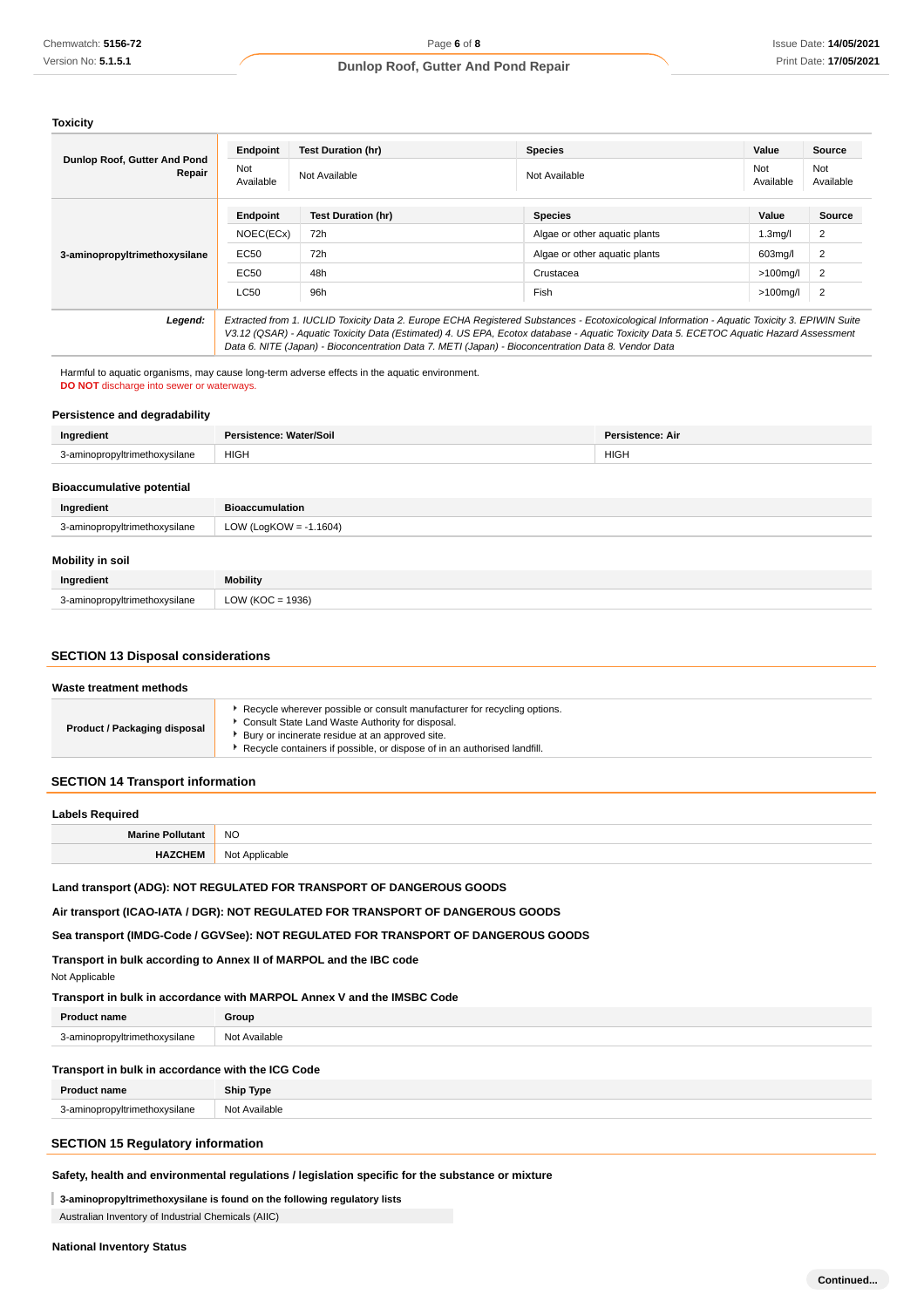| <b>National Inventory</b>                          | <b>Status</b>                                                                                                                                                                                            |
|----------------------------------------------------|----------------------------------------------------------------------------------------------------------------------------------------------------------------------------------------------------------|
| Australia - AIIC / Australia<br>Non-Industrial Use | Yes                                                                                                                                                                                                      |
| Canada - DSL                                       | Yes                                                                                                                                                                                                      |
| Canada - NDSL                                      | No (3-aminopropyltrimethoxysilane)                                                                                                                                                                       |
| China - IECSC                                      | Yes                                                                                                                                                                                                      |
| Europe - EINEC / ELINCS / NLP                      | Yes                                                                                                                                                                                                      |
| Japan - ENCS                                       | Yes                                                                                                                                                                                                      |
| Korea - KECI                                       | Yes                                                                                                                                                                                                      |
| New Zealand - NZIoC                                | Yes                                                                                                                                                                                                      |
| Philippines - PICCS                                | Yes                                                                                                                                                                                                      |
| <b>USA - TSCA</b>                                  | Yes                                                                                                                                                                                                      |
| Taiwan - TCSI                                      | Yes                                                                                                                                                                                                      |
| Mexico - INSQ                                      | No (3-aminopropyltrimethoxysilane)                                                                                                                                                                       |
| Vietnam - NCI                                      | Yes                                                                                                                                                                                                      |
| Russia - FBEPH                                     | Yes                                                                                                                                                                                                      |
| Legend:                                            | Yes = All CAS declared ingredients are on the inventory<br>No = One or more of the CAS listed ingredients are not on the inventory and are not exempt from listing(see specific ingredients in brackets) |

## **SECTION 16 Other information**

#### **SDS Version Summary**

| <b>Version</b> | Date of<br>Update | <b>Sections Updated</b>                                                                                                                                                                                                                                                                                                                                                                                                                                                            |
|----------------|-------------------|------------------------------------------------------------------------------------------------------------------------------------------------------------------------------------------------------------------------------------------------------------------------------------------------------------------------------------------------------------------------------------------------------------------------------------------------------------------------------------|
| 4.1.1.1        | 01/11/2019        | One-off system update. NOTE: This may or may not change the GHS classification                                                                                                                                                                                                                                                                                                                                                                                                     |
| 4.1.2.1        | 26/04/2021        | <b>Regulation Change</b>                                                                                                                                                                                                                                                                                                                                                                                                                                                           |
| 4.1.3.1        | 03/05/2021        | <b>Regulation Change</b>                                                                                                                                                                                                                                                                                                                                                                                                                                                           |
| 4.1.4.1        | 06/05/2021        | <b>Regulation Change</b>                                                                                                                                                                                                                                                                                                                                                                                                                                                           |
| 4.1.5.1        | 10/05/2021        | <b>Regulation Change</b>                                                                                                                                                                                                                                                                                                                                                                                                                                                           |
| 5.1.5.1        | 14/05/2021        | Acute Health (inhaled), Acute Health (skin), Acute Health (swallowed), Advice to Doctor, Chronic Health, Classification,<br>Environmental, Fire Fighter (fire/explosion hazard), First Aid (eye), First Aid (inhaled), First Aid (skin), First Aid (swallowed),<br>Ingredients, Personal Protection (other), Personal Protection (eye), Personal Protection (hands/feet), Physical Properties, Spills<br>(major), Storage (storage incompatibility), Storage (storage requirement) |

#### **Other information**

Classification of the preparation and its individual components has drawn on official and authoritative sources as well as independent review by the Chemwatch Classification committee using available literature references.

The SDS is a Hazard Communication tool and should be used to assist in the Risk Assessment. Many factors determine whether the reported Hazards are Risks in the workplace or other settings. Risks may be determined by reference to Exposures Scenarios. Scale of use, frequency of use and current or available engineering controls must be considered.

#### **Definitions and abbreviations**

PC-TWA: Permissible Concentration-Time Weighted Average PC-STEL: Permissible Concentration-Short Term Exposure Limit IARC: International Agency for Research on Cancer ACGIH: American Conference of Governmental Industrial Hygienists STEL: Short Term Exposure Limit TEEL: Temporary Emergency Exposure Limit。 IDLH: Immediately Dangerous to Life or Health Concentrations ES: Exposure Standard OSF: Odour Safety Factor NOAEL :No Observed Adverse Effect Level LOAEL: Lowest Observed Adverse Effect Level TLV: Threshold Limit Value LOD: Limit Of Detection OTV: Odour Threshold Value BCF: BioConcentration Factors BEI: Biological Exposure Index AIIC: Australian Inventory of Industrial Chemicals DSL: Domestic Substances List NDSL: Non-Domestic Substances List IECSC: Inventory of Existing Chemical Substance in China EINECS: European INventory of Existing Commercial chemical Substances ELINCS: European List of Notified Chemical Substances NLP: No-Longer Polymers ENCS: Existing and New Chemical Substances Inventory KECI: Korea Existing Chemicals Inventory NZIoC: New Zealand Inventory of Chemicals PICCS: Philippine Inventory of Chemicals and Chemical Substances TSCA: Toxic Substances Control Act